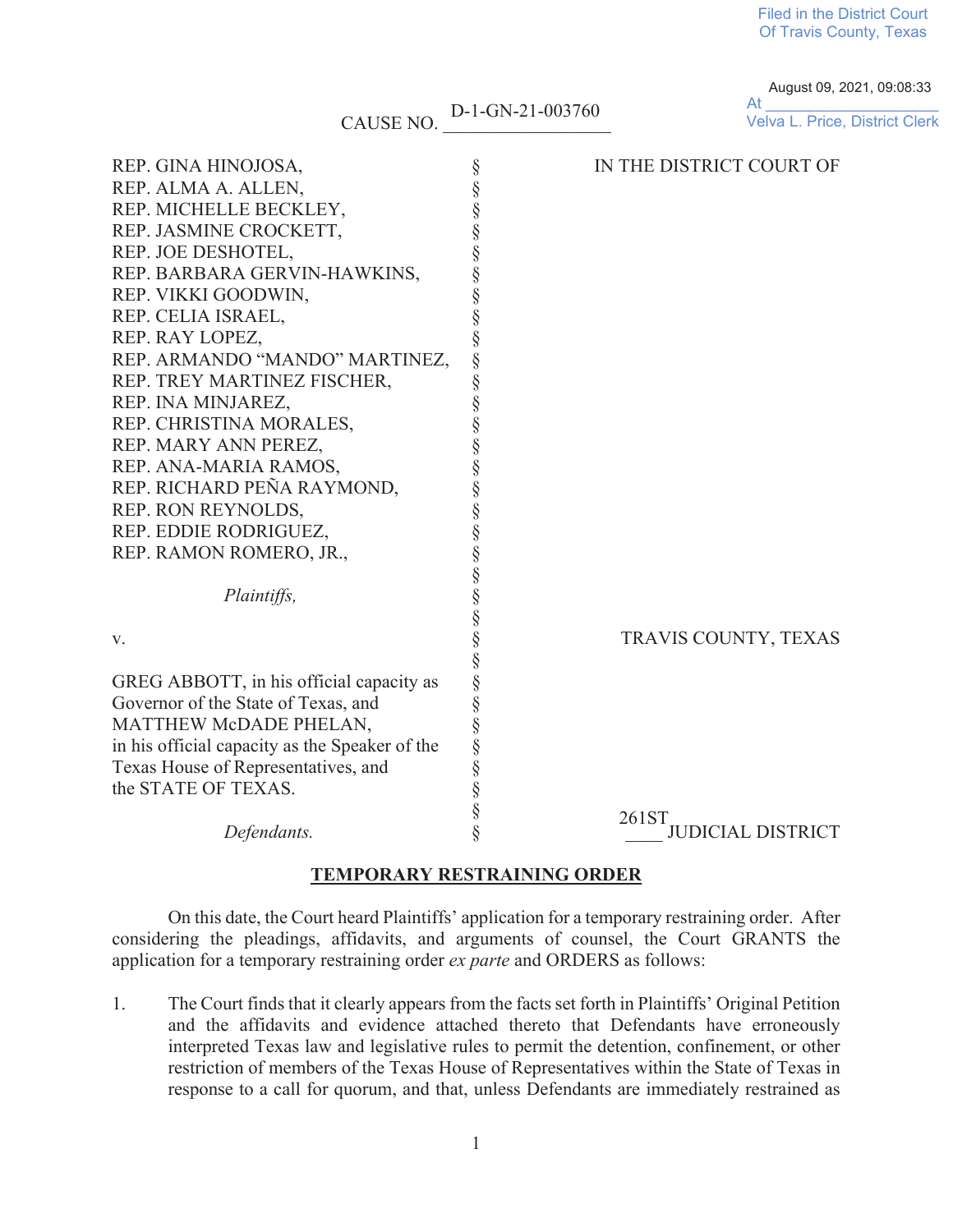set forth below, Plaintiffs will suffer imminent and irreparable harm by either the loss of liberty or the loss of real and personal property, personal, professional, and political relationships with family, friends, staff, and constituents, and mental anguish of being separated from home.

- 2. The Court further finds that immediate and irreparable injury, loss, or damage will result to Plaintiffs before notice of a temporary restraining order application can be served and hearing had thereon. Specifically, Defendants announced on Saturday, August 7, 2021, that the next Special Session in which Plaintiffs would be purportedly require to attend will begin on Monday, August 9, 2021, but, as State government workers, Defendants' counsel are presumably unavailable to receive notice or appear at a hearing on the only date between those key dates.
- 3. The Court RESTRAINS defendants the State of Texas, Governor Greg Abbott, and Speaker of the House Matthew McDade "Dade" Phelan from:
	- a. Detaining, confining, or otherwise restricting a Texas House Democrat's movement without his or her consent so as to interfere substantially with his or her liberty within the State of Texas under the alleged authority of Article III, Section 10 of the Texas Constitution, House Rule 5, Section 8, or a Call to the House passed on or after July13, 2021;
	- b. Issuing any warrants or other instruments commanding the detention, confinement, or other restriction of a Texas House Democrat's movement without his or her consent so as to interfere substantially with his or her liberty within the State of Texas under the alleged authority of Article III, Section 10 of the Texas Constitution, House Rule 5, Section 8, or a Call to the House passed on or after July13, 2021; and
	- c. Commanding the Texas House sergeant-at-arms, officers appointed by the Texas House sergeant-at-arms, Department of Public Safety, Texas Rangers, Texas Highway Patrol Officers, Capitol Police Officers, or other law enforcement officials to detain, confine, or otherwise restrict a Texas House Representative's movement without his or her consent so as to interfere substantially with his or her liberty within the State of Texas under the alleged authority of Article III, Section 10 of the Texas Constitution, House Rule 5, Section 8, or a Call to the House passed on or after July13, 2021.
- 4. The Court ORDERS the Clerk to issue notice to defendants the State of Texas by and through the Attorney General, Governor Greg Abbott, and Speaker of the House Matthew McDade "Dade" Phelan to show cause why a temporary injunction should not be issued against them, and that the hearing on Plaintiffs' application for temporary injunction is set for:

| August 20 | , 2021 at | $2:00$ AM/PM. |
|-----------|-----------|---------------|
|           |           |               |